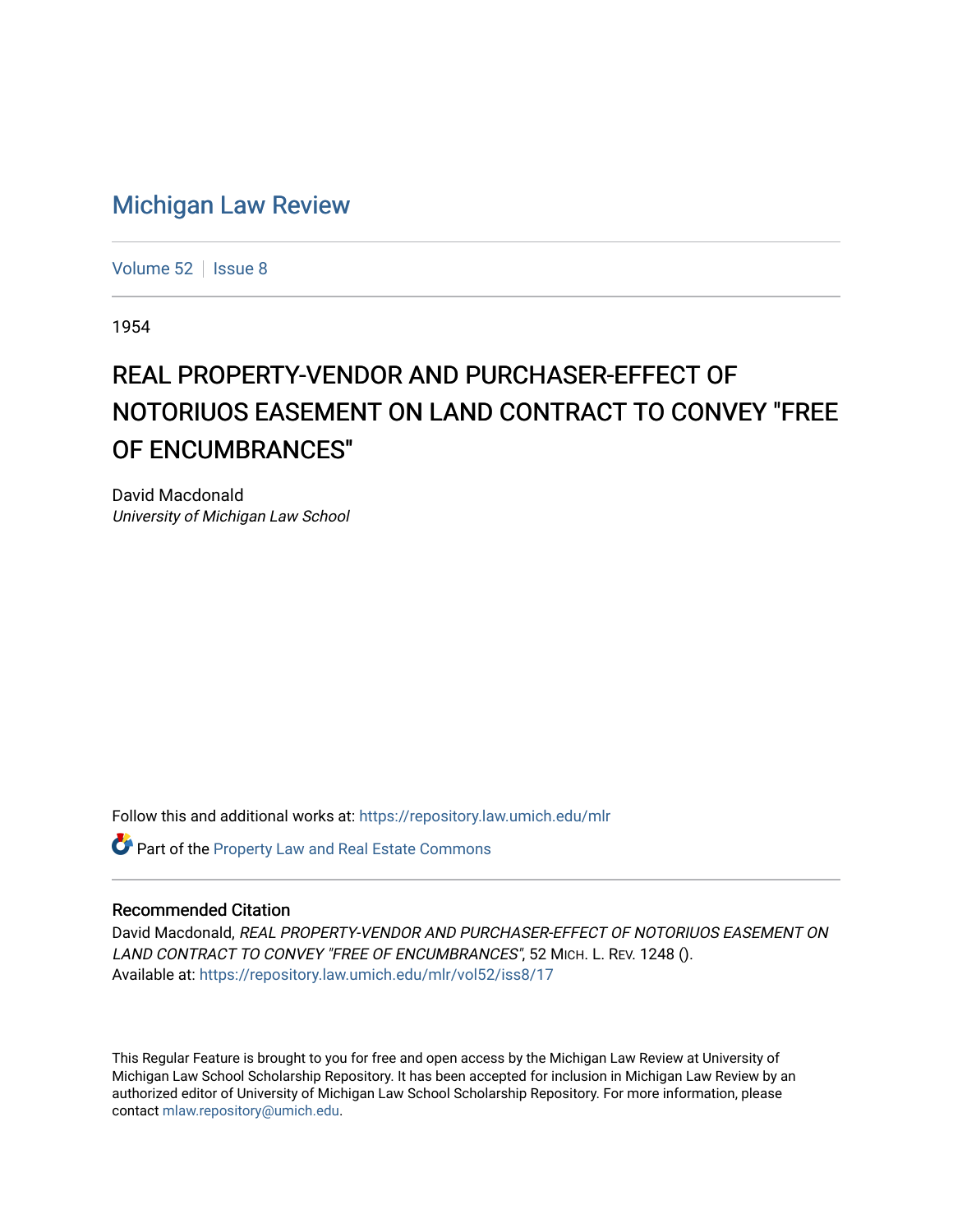REAL PROPERTY-VENDOR AND PURCHASER-EFFECT OF NOTORIOUS EASE-MENT ON LAND CONTRACT TO CONVEY "FREE OF ENCUMBRANCES"-Vendor contracted to convey land to purchaser by a deed which was to contain a covenant against encumbrances. A public easement of way over the property was outstanding, and on part of this easement a gravel road had been built. Purchaser paid some instalments and took possession but, upon learning of the easement, sued to rescind. The trial court found that the easement would have been discovered by a reasonable investigation, and therefore the contract did not protect purchaser from this easement. On appeal, *held,* affirmed. A contract to convey real estate free of encumbrances does not refer to easements, permanent in character, which are either known or should have been discovered by the purchaser. *Somers v. Leiser,* (Wash. 1953) 259 P. (2d) 843.

The law is extremely confused as to the interpretation to be given a contract calling for title free of encumbrances. However, the provision for conveyance "free from encumbrances" rarely is held to include all easements. One of the determinants for excluding an easement from the aegis of the provision is that the easement is known to the purchaser or would be revealed by a reasonable inspection of the premises.<sup>1</sup> Knowledge or imputed knowledge is interconnected with other factors in almost every jurisdiction, however, so that a general rule is difficult to draw. At least one 'jurisdiction holds that where the contract specifically provides for a deed with a covenant against encumbrances, knowledge of existing easements is immaterial, but where the contract merely calls for a marketable title, or a good and sufficient deed, knowledge or imputed knowledge bars the purchaser from rescinding the contract.<sup>2</sup> Other courts rule in accordance with the principal case that regardless of the provision for a covenant against encumbrances, an easement which is open and notorious is impliedly excepted from the covenant.<sup>3</sup> The rescission action should be compared with a suit on the covenant itself after the deed has been executed. A similar dichotomy of opinion is found in this situation, but more jurisdictions, including Washington, hold the knowledge of the covenantee inadmissible on the basis that it violates the parol evidence rule.4 Also to be taken into account is the type of easement. Some courts hold public easements not to be encumbrances at all because they benefit as

1 See generally 55 AM. Jun. 710 (1946); 57 A.L.R. 1426-1428 (1928).

2 Strong v. Brinton, 63 Pa. Super. 267 (1916); Patterson v. Freihofer, 215 Pa. 47, 64 A. 326 (1906). A public easement, however, is simply held not to be an encumbrance in Pennsylvania.

3 McCarty v. Wilson, 184 Cal. 194, 193 P. 578 (1920); Suter v. Mason, 147 Ark. 505, 227 s.w. 782 (1921).

<sup>4</sup>McDonald v. Ward, 99 Wash. 354, 169 P. 851 (1918). Two leading cases in this area are Huyck v. Andrews, 113 N.Y. 81, 20 N.E. 581 (1889) (holding knowledge inadmissible) and Kutz v. McCune, 22 Wis. 628 (1868) *(contra).* Those courts holding knowledge to be immaterial argue that titles would be uncertain jf the rule were otherwise. Those courts holding otherwise reason that a spate of litigation would ensue because of the numerous obvious easements which are not included in deeds.

ł.